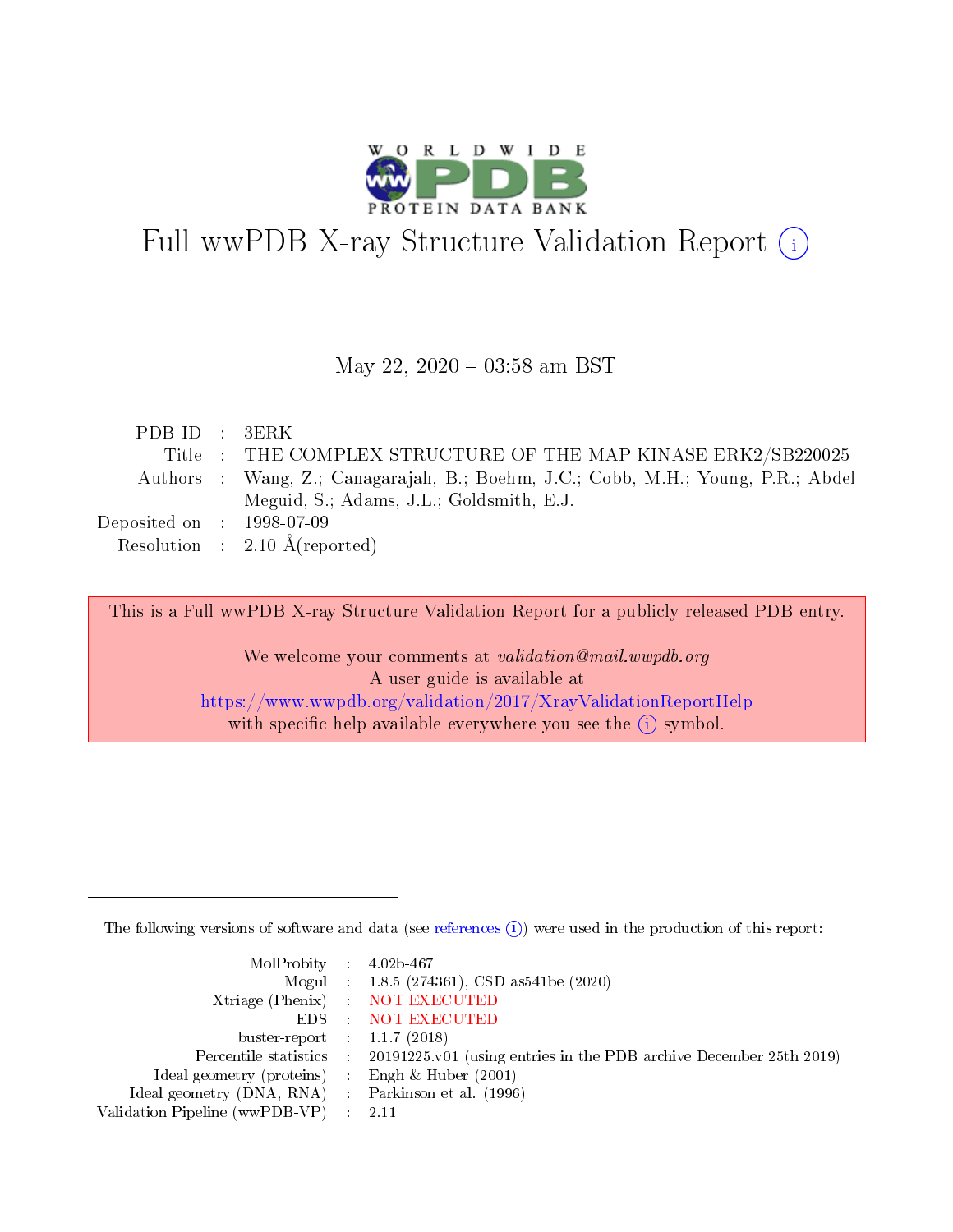# 1 [O](https://www.wwpdb.org/validation/2017/XrayValidationReportHelp#overall_quality)verall quality at a glance  $(i)$

The following experimental techniques were used to determine the structure: X-RAY DIFFRACTION

The reported resolution of this entry is 2.10 Å.

Percentile scores (ranging between 0-100) for global validation metrics of the entry are shown in the following graphic. The table shows the number of entries on which the scores are based.



| Metric                | Whole archive       | Similar resolution                                 |  |  |
|-----------------------|---------------------|----------------------------------------------------|--|--|
|                       | (# $\rm{Entries}$ ) | $(\text{\#Entries, resolution range}(\text{\AA}))$ |  |  |
| Clashscore            | 141614              | $5710(2.10-2.10)$                                  |  |  |
| Ramachandran outliers | 138981              | $5647(2.10-2.10)$                                  |  |  |
| Sidechain outliers    | 138945              | $5648$ $(2.10-2.10)$                               |  |  |

The table below summarises the geometric issues observed across the polymeric chains and their fit to the electron density. The red, orange, yellow and green segments on the lower bar indicate the fraction of residues that contain outliers for  $\geq=3$ , 2, 1 and 0 types of geometric quality criteria respectively. A grey segment represents the fraction of residues that are not modelled. The numeric value for each fraction is indicated below the corresponding segment, with a dot representing fractions  $\epsilon = 5\%$ 

Note EDS was not executed.

| <b>NIOI</b> | 'hain | Length | Quality of chain |     |     |  |  |
|-------------|-------|--------|------------------|-----|-----|--|--|
|             | . .   | 364    | 54%              | 32% | 10% |  |  |

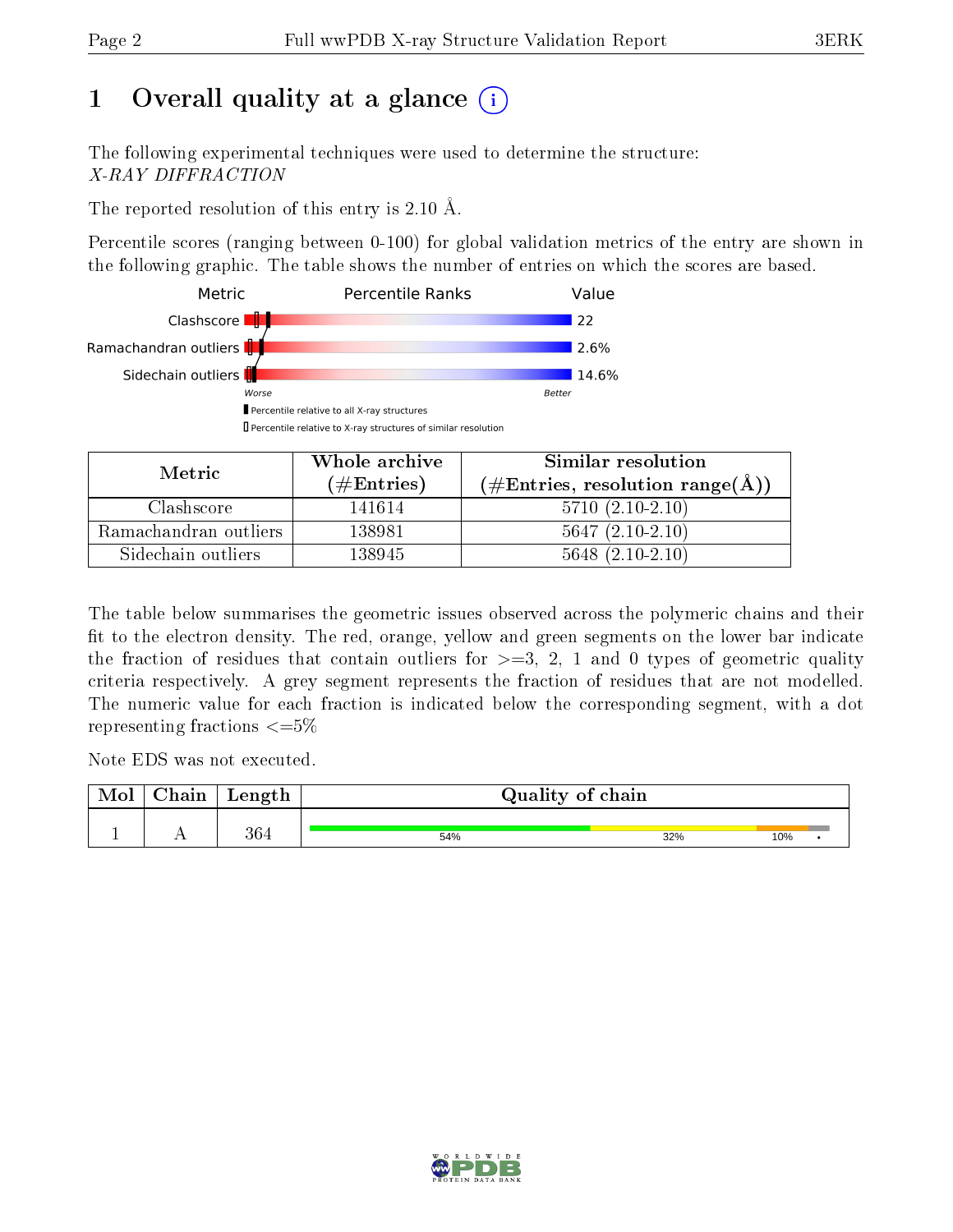# 2 Entry composition (i)

There are 3 unique types of molecules in this entry. The entry contains 3016 atoms, of which 0 are hydrogens and 0 are deuteriums.

In the tables below, the ZeroOcc column contains the number of atoms modelled with zero occupancy, the AltConf column contains the number of residues with at least one atom in alternate conformation and the Trace column contains the number of residues modelled with at most 2 atoms.

Molecule 1 is a protein called EXTRACELLULAR REGULATED KINASE 2.

| Mol | $\cap$ hain | Residues | Atoms                    |      |     |     | ZeroOcc | AltConf | $\mid$ Trace $\mid$ |  |
|-----|-------------|----------|--------------------------|------|-----|-----|---------|---------|---------------------|--|
|     |             | $350\,$  | $\mathrm{Total}$<br>2849 | 1829 | 487 | 518 | 15      |         |                     |  |

 Molecule 2 is 4-(4-FLUOROPHENYL)-1-(4-PIPERIDINYL)-5-(2-AMINO-4-PYRIMIDINY L)-IMIDAZOLE (three-letter code: SB4) (formula:  $C_{18}H_{19}FN_6$ ).



|  | Mol   Chain   Residues | Atoms       |    |  | $\rm ZeroOcc \mid AltConf$ |  |
|--|------------------------|-------------|----|--|----------------------------|--|
|  |                        | Total C F N | 18 |  |                            |  |

Molecule 3 is water.

|  | $\text{Mol}$   Chain   Residues | Atoms                | $ZeroOcc \   \ AltConf$ |  |
|--|---------------------------------|----------------------|-------------------------|--|
|  | 142                             | Total<br>l 49<br>149 |                         |  |

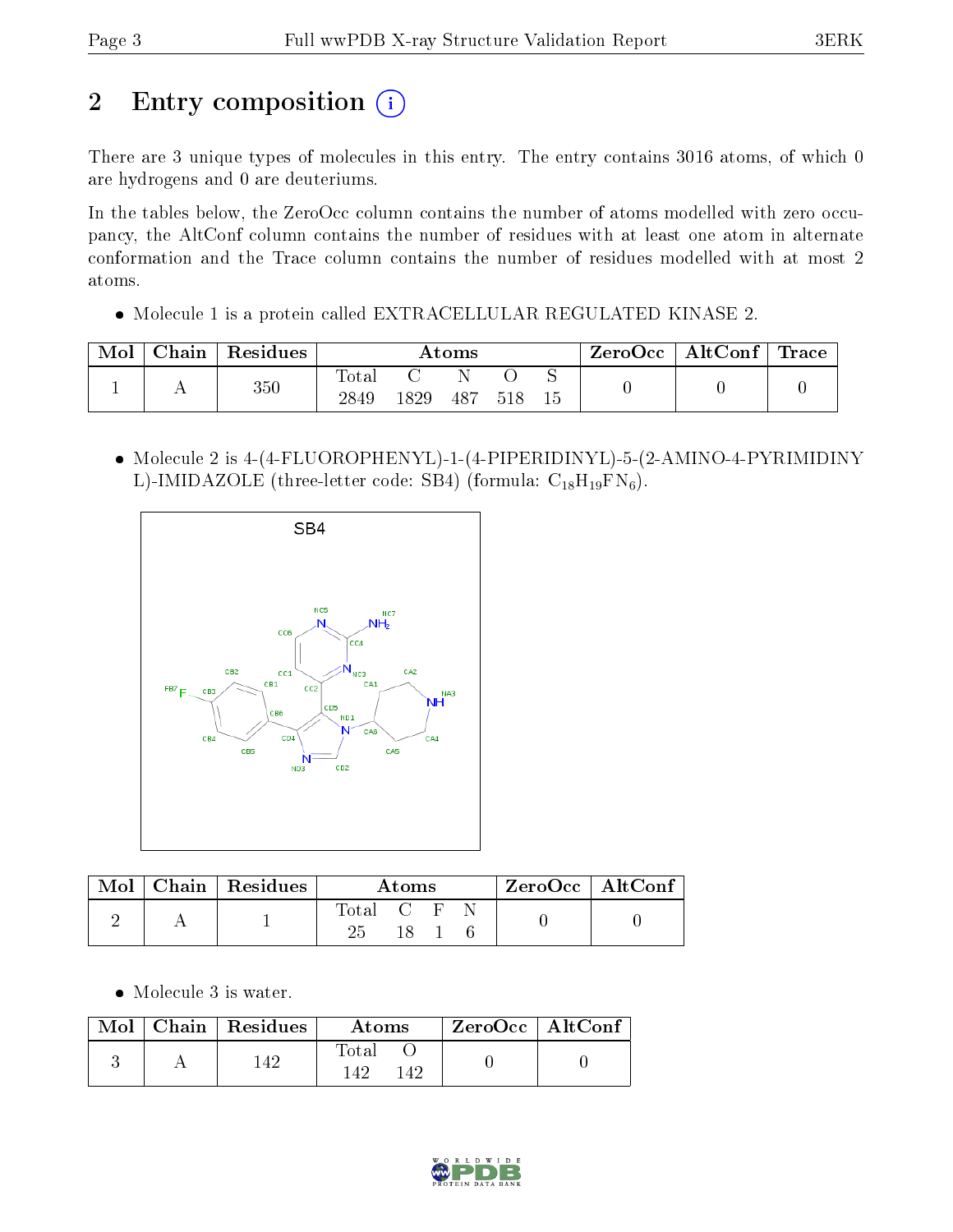## 3 Residue-property plots  $(i)$

These plots are drawn for all protein, RNA and DNA chains in the entry. The first graphic for a chain summarises the proportions of the various outlier classes displayed in the second graphic. The second graphic shows the sequence view annotated by issues in geometry. Residues are colorcoded according to the number of geometric quality criteria for which they contain at least one outlier: green  $= 0$ , yellow  $= 1$ , orange  $= 2$  and red  $= 3$  or more. Stretches of 2 or more consecutive residues without any outlier are shown as a green connector. Residues present in the sample, but not in the model, are shown in grey.

Note EDS was not executed.

- Chain A: 54% 32% 10% e e a a a a a a a <mark>s</mark> a a  $\frac{4}{14}$  $\frac{1}{2}$ <mark>តួន្តន</mark>្ទន<mark>្ទ</mark> I54  $\frac{10}{2}$ E|  $\frac{1}{2}$ R13  $\frac{15}{11}$  $\frac{9}{2}$  $\frac{17}{11}$ D18 V19  $\frac{20}{20}$  $\frac{1}{2}$ R22 Y23 N25 L26 V37 C38 S39 A40 Y41  $\frac{22}{2}$  $\frac{1}{3}$  $\frac{8}{25}$ V47 R48 I51  $\frac{55}{255}$ P56  $\frac{1}{2}$ Q60 T61  $\frac{8}{15}$  $\mathbf{E}$ V102 T108 D109 L110 K112 L113 L114 K115 H118 L119 S120 F127 S140 N142 V143  $L_144$ H145 R146 L154 L155 Y111 N121 I131 A141 S151 Y62  $\frac{3}{2}$  $\frac{1}{6}$ R65 T66 L67 R68 E69 ยา K71  $E_{\parallel}$  $\mathbb{E}$  $L74$ H78  $\mathbb{E}^{\mathbb{P}}$  $\frac{80}{2}$ D86 I87  $\frac{88}{1}$ R89  $\frac{8}{4}$  $\overline{\mathbf{E}}$ T92  $\frac{95}{2}$ N156 T157 T158  $\frac{53}{2}$ D160 L168 A169 A172 D173 H176 F181 L182 Y185 V186 A187 W190 L198 N199 S200 K201  $\frac{202}{20}$ Y203 T204 K205 S206 I207 L216 S221 N222 R223 P224 Y231 I241 L242 N251  $252$ I253 I254 N255 L256 R259 N260 Y261 L262 L265 K268 N269 K270 P272 W273 N274 R275 L276 N279 A280 S282 L285 N295 K298 V302 E303  $2304$ Y310 Q313 Y314 Y315 D316 P317 S318 D319 I322 F327 K328 F329 D330 E332 L333 D334 D335 L336 K340 K342 E343 L344 T349 A350 F352 V271 D281 E301 M331 L341 R351 es<br>Egg<br>Ser
- Molecule 1: EXTRACELLULAR REGULATED KINASE 2

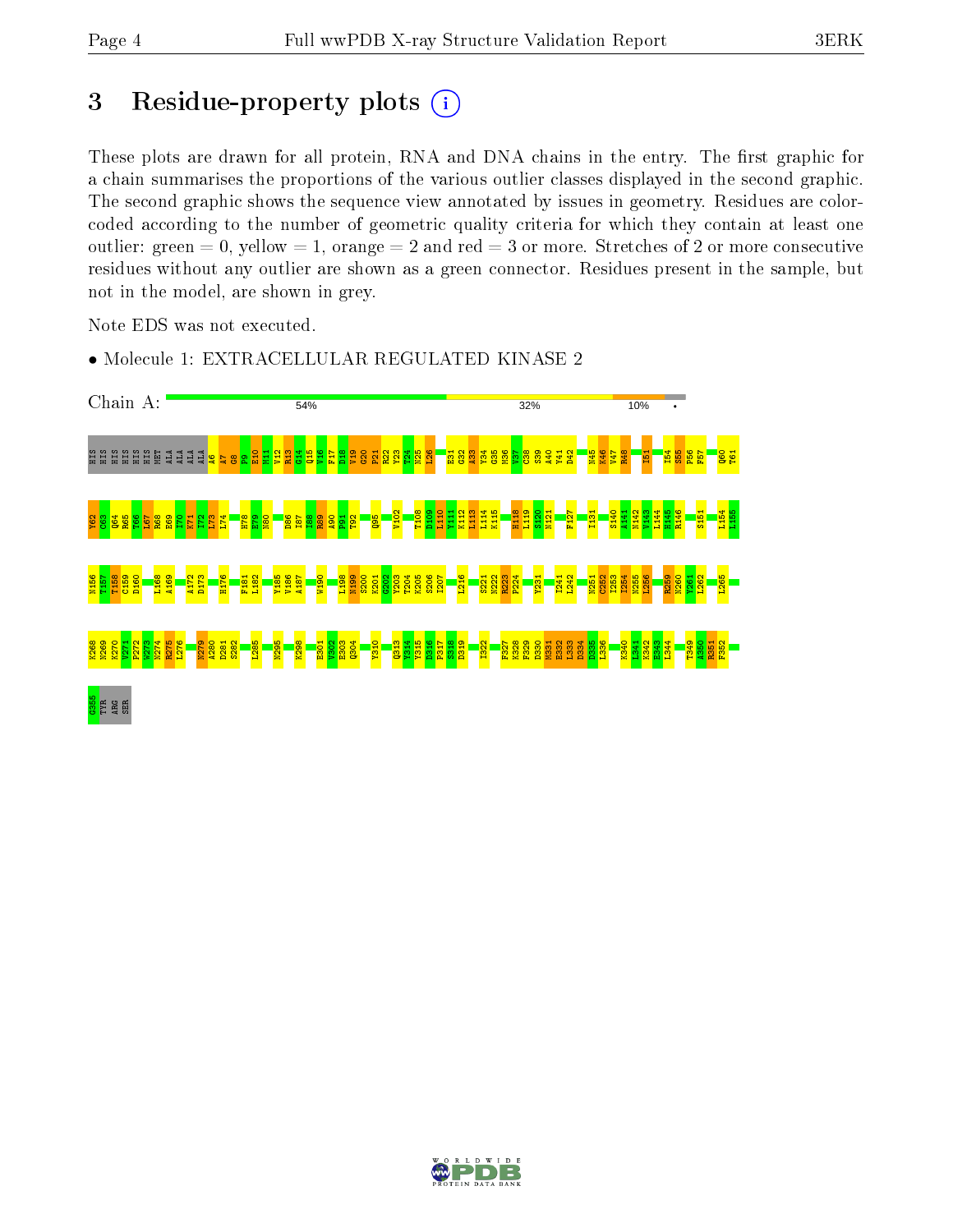# 4 Data and refinement statistics  $(i)$

Xtriage (Phenix) and EDS were not executed - this section is therefore incomplete.

| Property                               | Value                                              | Source    |  |
|----------------------------------------|----------------------------------------------------|-----------|--|
| Space group                            | P 1 21 1                                           | Depositor |  |
| Cell constants                         | 48.85Å<br>$70.00\text{\AA}$<br>$60.70\text{\AA}$   | Depositor |  |
| a, b, c, $\alpha$ , $\beta$ , $\gamma$ | $109.20^{\circ}$<br>$90.00^\circ$<br>$90.00^\circ$ |           |  |
| Resolution (A)                         | 20.00<br>$-2.10$                                   | Depositor |  |
| % Data completeness                    | 88.0 (20.00-2.10)                                  | Depositor |  |
| (in resolution range)                  |                                                    |           |  |
| $\mathrm{R}_{merge}$                   | (Not available)                                    | Depositor |  |
| $\mathrm{R}_{sym}$                     | 0.03                                               | Depositor |  |
| Refinement program                     | X-PLOR 3.8                                         | Depositor |  |
| $R, R_{free}$                          | 0.206<br>0.262                                     | Depositor |  |
| Estimated twinning fraction            | No twinning to report.                             | Xtriage   |  |
| Total number of atoms                  | 3016                                               | wwPDB-VP  |  |
| Average B, all atoms $(A^2)$           | 32.0                                               | wwPDB-VP  |  |

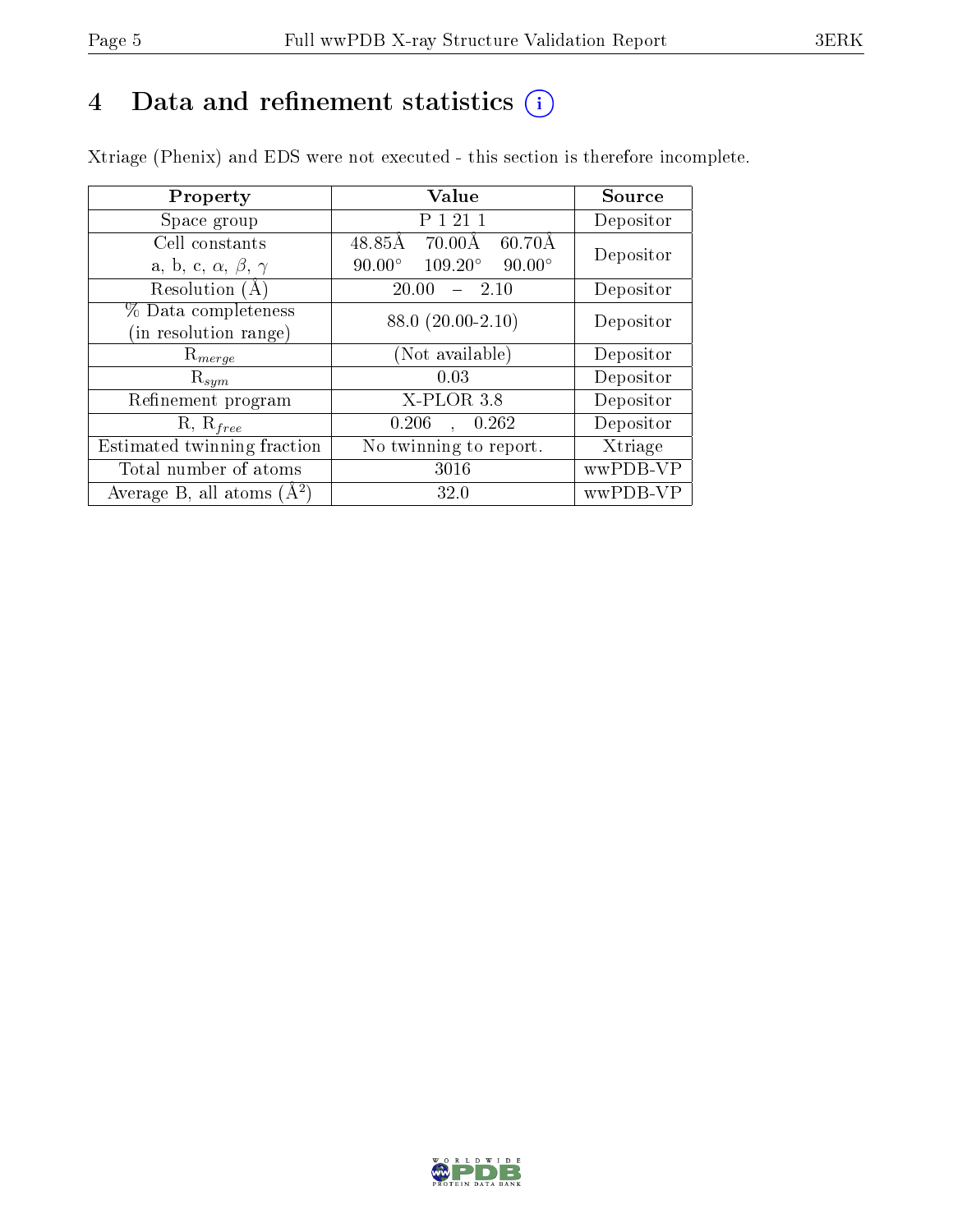# 5 Model quality  $(i)$

## 5.1 Standard geometry  $\overline{()}$

Bond lengths and bond angles in the following residue types are not validated in this section: SB4

The Z score for a bond length (or angle) is the number of standard deviations the observed value is removed from the expected value. A bond length (or angle) with  $|Z| > 5$  is considered an outlier worth inspection. RMSZ is the root-mean-square of all Z scores of the bond lengths (or angles).

| $Mol$   Chain |      | Bond lengths                    | Bond angles |        |  |
|---------------|------|---------------------------------|-------------|--------|--|
|               |      | RMSZ $ #Z  > 5$ RMSZ $ #Z  > 5$ |             |        |  |
|               | 0.39 | 0/2918                          | 0.60        | 0/3955 |  |

There are no bond length outliers.

There are no bond angle outliers.

There are no chirality outliers.

There are no planarity outliers.

#### 5.2 Too-close contacts  $(i)$

In the following table, the Non-H and H(model) columns list the number of non-hydrogen atoms and hydrogen atoms in the chain respectively. The H(added) column lists the number of hydrogen atoms added and optimized by MolProbity. The Clashes column lists the number of clashes within the asymmetric unit, whereas Symm-Clashes lists symmetry related clashes.

| Mol |      |      |     | Chain   Non-H   H(model)   H(added)   Clashes   Symm-Clashes |
|-----|------|------|-----|--------------------------------------------------------------|
|     | 2849 | 2850 | 199 |                                                              |
|     |      |      |     |                                                              |
|     | 142  |      |     |                                                              |
|     | 3016 | 2869 | 199 |                                                              |

The all-atom clashscore is defined as the number of clashes found per 1000 atoms (including hydrogen atoms). The all-atom clashscore for this structure is 22.

All (129) close contacts within the same asymmetric unit are listed below, sorted by their clash magnitude.

| Atom-1            | Atom-2                                                     | Interatomic<br>distance $(A)$ | <b>Clash</b><br>overlap (A) |
|-------------------|------------------------------------------------------------|-------------------------------|-----------------------------|
| 1 A 67 LEILHD 99. | $1 \cdot A \cdot 71 \cdot I \cdot YS \cdot H \overline{D}$ | .45                           | D.98                        |

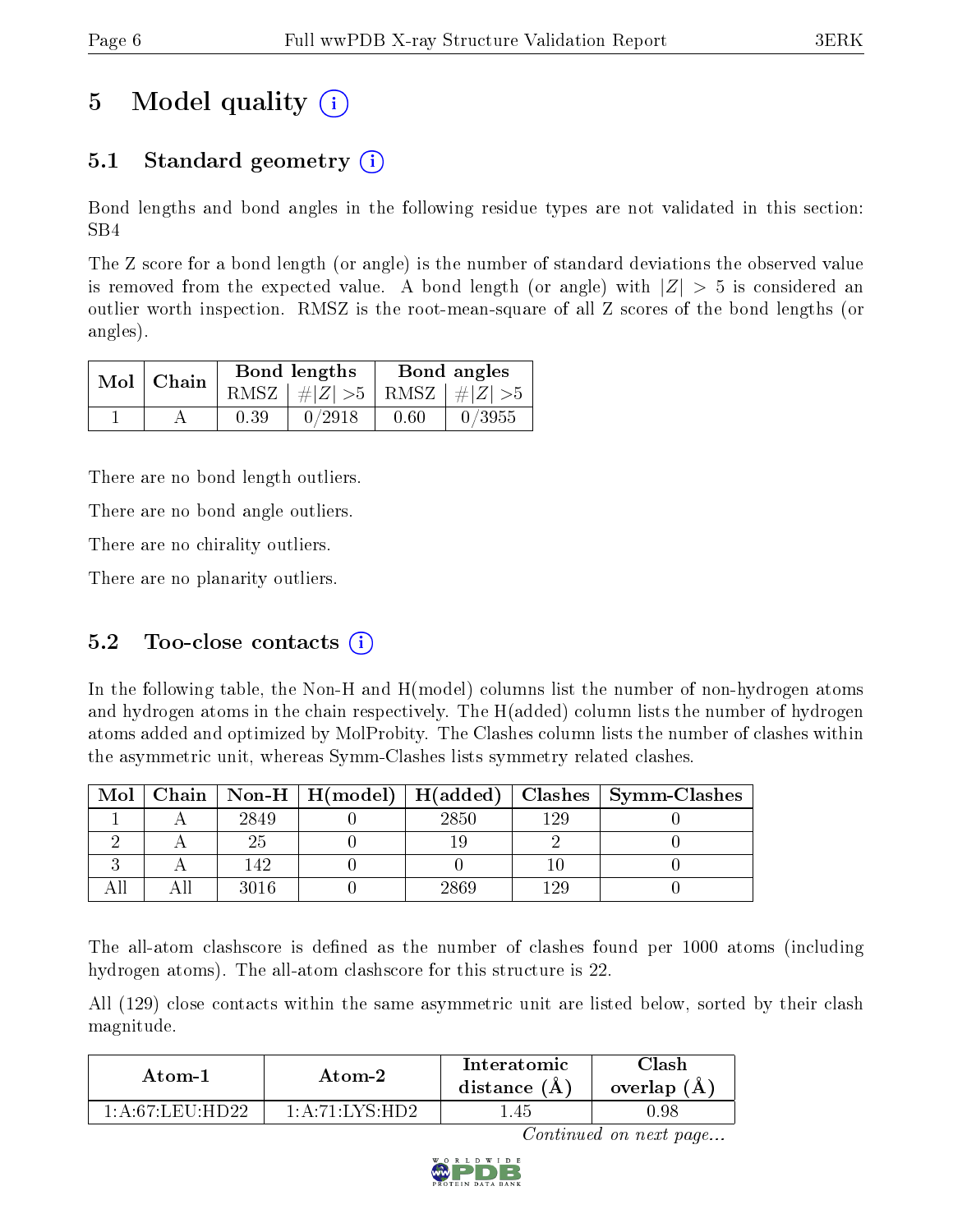| Continuea from previous page |                              | Interatomic    | $\overline{\textbf{C}}$ lash |
|------------------------------|------------------------------|----------------|------------------------------|
| Atom-1                       | Atom-2                       | distance $(A)$ | overlap $(A)$                |
| 1: A:251: ASN: HA            | 1: A:259:ARG:HH21            | 1.30           | 0.96                         |
| 1: A:34:TYR:HB2              | 1: A: 55: SER:H              | 1.26           | $0.96\,$                     |
| 1:A:51:ILE:HD13              | 1:A:102:VAL:HG22             | 1.61           | 0.83                         |
| 1: A:68: ARG:HD2             | 3:A:485:HOH:O                | 1.80           | 0.80                         |
| 1: A:301: GLU: H             | 1:A:304:GLN:HE21             | 1.30           | 0.79                         |
| 1: A:64: GLN:NE2             | 1:A:334:ASP:HB3              | 1.99           | 0.78                         |
| 1:A:328:LYS:HB2              | 3:A:505:HOH:O                | 1.83           | 0.77                         |
| 1: A:64: GLN:CD              | 1:A:334:ASP:HB3              | 2.07           | 0.75                         |
| 1: A:62: TYR: N              | 1: A:62:TYR:CD1              | 2.51           | 0.74                         |
| 1: A:78: HIS: HD2            | 1: A:80: ASN:H               | 1.36           | 0.73                         |
| 1:A:223:ARG:HG2              | 1:A:224:PRO:HD2              | 1.70           | 0.72                         |
| 1:A:78:HIS:CD2               | 1: A:80: ASN:H               | 2.09           | 0.71                         |
| 1:A:242:LEU:O                | 1: A:270: LYS: HE2           | 1.92           | 0.69                         |
| 1: A: 41: TYR: OH            | 1: A:46: LYS:HG3             | 1.93           | 0.69                         |
| 1:A:319:ASP:OD2              | 3:A:546:HOH:O                | 2.11           | 0.68                         |
| 1: A:60: GLN: HE22           | 1: A:64: GLN:NE2             | 1.90           | 0.68                         |
| 1:A:280:ALA:HB3              | 1:A:285:LEU:HD11             | 1.76           | 0.67                         |
| 1: A:89: ARG:HD2             | 1: A:90:ALA:O                | 1.96           | 0.65                         |
| 1: A:279: ASN:ND2            | 1:A:279:ASN:H                | 1.93           | 0.65                         |
| 1:A:6:ALA:HB3                | 1: A:10: GLU: HG2            | 1.77           | 0.65                         |
| 1:A:13:ARG:HG2               | 3:A:495:HOH:O                | 1.97           | 0.64                         |
| 1: A:34:TYR:HD2              | 1: A:54: ILE: HB             | 1.63           | 0.63                         |
| 1: A:64: GLN:NE2             | 1:A:334:ASP:CB               | 2.62           | 0.63                         |
| 1: A:62:TYR:HD1              | 1: A:62:TYR:N                | 1.93           | 0.62                         |
| 1: A:26:LEU:HD23             | 1: A:40:ALA:HB2              | 1.81           | 0.62                         |
| 1: A:272:PRO:HG2             | $1:A:\overline{275:ARG:HB2}$ | 1.81           | 0.61                         |
| 1: A:34:TYR:O                | 1:A:54:ILE:HG22              | 2.01           | 0.61                         |
| 1:A:127:PHE:O                | 1:A:131:ILE:HG13             | $2.01\,$       | 0.61                         |
| 1:A:6:ALA:HB3                | 1: A: 10: GLU: CG            | 2.31           | 0.60                         |
| 1:A:48:ARG:HG2               | 1:A:48:ARG:HH11              | 1.67           | 0.60                         |
| 1:A:251:ASN:CA               | 1:A:259:ARG:HH21             | 2.11           | 0.59                         |
| 1:A:48:ARG:HG2               | 1:A:48:ARG:NH1               | 2.18           | 0.59                         |
| 1:A:173:ASP:OD1              | 1: A: 176: HIS: HD2          | 1.87           | 0.58                         |
| 1:A:199:ASN:HD22             | 1: A:200: SER: N             | 2.00           | 0.58                         |
| 1: A:71: LYS: HD3            | 1: A:329: PHE:HE1            | 1.69           | 0.58                         |
| 1: A:60: GLN: NE2            | 1: A:64: GLN:NE2             | 2.51           | 0.57                         |
| 1: A: 330: ASP: OD1          | 1:A:331:MET:N                | 2.38           | 0.57                         |
| 1: A: 156: ASN: ND2          | $1:\overline{A:160:ASP:HB2}$ | 2.20           | 0.56                         |
| 1:A:199:ASN:C                | 1:A:199:ASN:HD22             | 2.08           | 0.56                         |
| 1: A:301: GLU:H              | 1:A:304:GLN:NE2              | 2.01           | 0.55                         |
| 1:A:204:THR:HG22             | 1: A:206:SER:H               | 1.71           | $0.54\,$                     |

Continued from previous page.

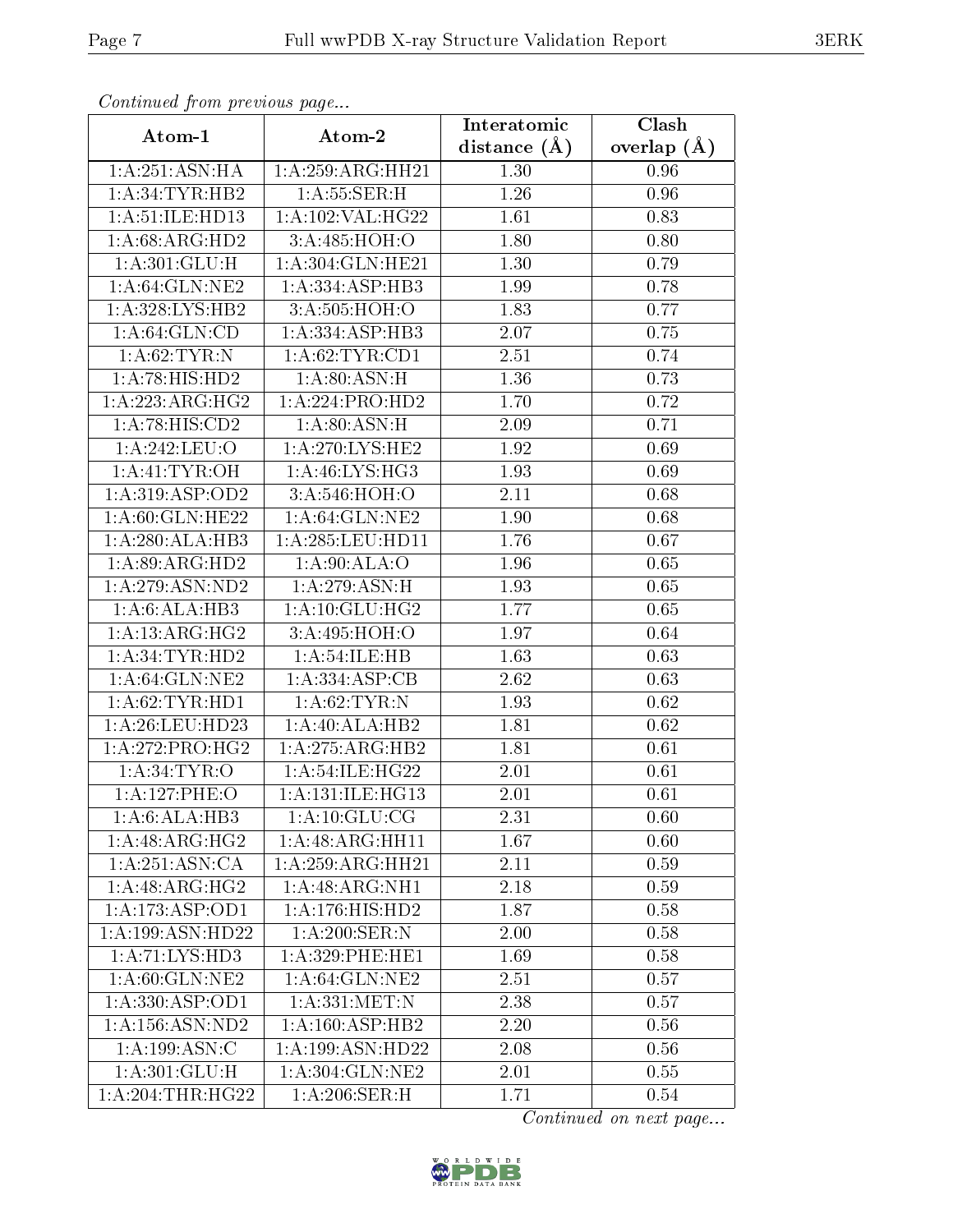| Continuea from previous page |                                    | Interatomic      | Clash         |  |
|------------------------------|------------------------------------|------------------|---------------|--|
| Atom-1                       | Atom-2                             | distance $(\AA)$ | overlap $(A)$ |  |
| 1:A:40:ALA:O                 | 1:A:48:ARG:HA                      | 2.07             | 0.54          |  |
| 1:A:71:LYS:HD3               | 1:A:329:PHE:CE1                    | 2.42             | 0.54          |  |
| 1: A:113: LEU: HD13          | 1: A: 119: LEU: HD21               | 1.89             | 0.53          |  |
| 1: A:32: GLY:O               | 1:A:33:ALA:HB3                     | 2.08             | 0.53          |  |
| 1: A:31: GLU:HA              | 1: A:35: GLY:O                     | 2.09             | 0.53          |  |
| 1:A:71:LYS:HE2               | 3:A:506:HOH:O                      | 2.08             | 0.53          |  |
| 1:A:252:CYS:HB2              | 3:A:519:HOH:O                      | $2.10\,$         | 0.52          |  |
| 1:A:110:LEU:HD22             | 1:A:114:LEU:HG                     | 1.91             | 0.52          |  |
| 1: A: 185: TYR: CE2          | 1:A:187:ALA:HB3                    | 2.44             | 0.52          |  |
| 1:A:10:GLU:OE1               | 1:A:17:PHE:O                       | 2.27             | 0.52          |  |
| 1:A:253:ILE:O                | 1:A:259:ARG:NH1                    | 2.43             | 0.52          |  |
| 1:A:181:PHE:O                | 1:A:182:LEU:HB2                    | 2.10             | 0.51          |  |
| 1: A:34:TYR:CZ               | 1: A:62:TYR:HB3                    | 2.45             | 0.51          |  |
| 1: A:64: GLN:OE1             | 1:A:334:ASP:HB3                    | 2.10             | 0.51          |  |
| 1: A:146: ARG:HD3            | 1: A: 168: LEU: O                  | 2.10             | 0.51          |  |
| 1: A:87: ILE: HD13           | 1: A:349:THR:HG22                  | 1.93             | 0.50          |  |
| 1: A: 142: ASN: ND2          | 1:A:172:ALA:HB3                    | 2.27             | 0.50          |  |
| 1:A:48:ARG:CG                | 1:A:48:ARG:HH11                    | 2.25             | 0.50          |  |
| 1:A:118:HIS:HEL              | 3:A:572:HOH:O                      | 1.94             | 0.50          |  |
| 1:A:329:PHE:O                | 1:A:332:GLU:OE1                    | 2.30             | 0.49          |  |
| 1: A:340: LYS:O              | 1:A:344:LEU:HG                     | 2.12             | 0.49          |  |
| 1: A:295: ASN:CB             | 1: A:298: LYS: HD2                 | 2.43             | 0.49          |  |
| 1:A:221:SER:O                | 1:A:222:ASN:HB2                    | 2.13             | 0.48          |  |
| 1: A: 158: THR:O             | 1: A: 159: CYS: HB2                | 2.13             | 0.48          |  |
| 1:A:54:ILE:HD12              | 1: A:56: PRO:HG3                   | 1.96             | 0.48          |  |
| 1:A:121:ASN:HB2              | 3:A:516:HOH:O                      | 2.14             | 0.48          |  |
| $1:A:68:ARG:H\overline{D3}$  | 1:A:169:ALA:O                      | 2.13             | 0.48          |  |
| 1: A:315: TYR: CZ            | 1:A:317:PRO:HG3                    | 2.49             | 0.47          |  |
| 1:A:7:ALA:O                  | 1: A:8: GLY:O                      | 2.32             | 0.47          |  |
| 1:A:328:LYS:HD3              | 1: A:328: LYS: HA                  | 1.65             | 0.47          |  |
| 1: A:92:THR:OG1              | 1: A:95: GLN:HB2                   | 2.14             | 0.47          |  |
| 1: A:295: ASN:ND2            | 1:A:298:LYS:HD2                    | 2.30             | 0.47          |  |
| 1: A:34:TYR:HB2              | $1: A:55: \overline{\text{SER}:N}$ | 2.10             | 0.47          |  |
| 1:A:329:PHE:O                | 1:A:332:GLU:HB3                    | 2.14             | 0.47          |  |
| 1: A:295:A SN:H B3           | 1: A:298: LYS: HD2                 | 1.97             | 0.46          |  |
| 1:A:57:PHE:CD1               | $1:A:342:\overline{LYS:HG3}$       | 2.51             | 0.46          |  |
| 1: A:32: GLY:O               | 1:A:33:ALA:CB                      | 2.63             | 0.46          |  |
| 1: A:60: GLN: NE2            | 1:A:64:GLN:HE21                    | 2.11             | 0.46          |  |
| 1:A:223:ARG:HG3              | 1:A:223:ARG:HH11                   | 1.79             | 0.46          |  |
| 1: A: 33: ALA: C             | 1: A:35: GLY:H                     | 2.18             | 0.46          |  |
| 1: A: 13: ARG: NE            | $3:A:495:\overline{HOH:O}$         | 2.44             | 0.45          |  |

Continued from previous page.

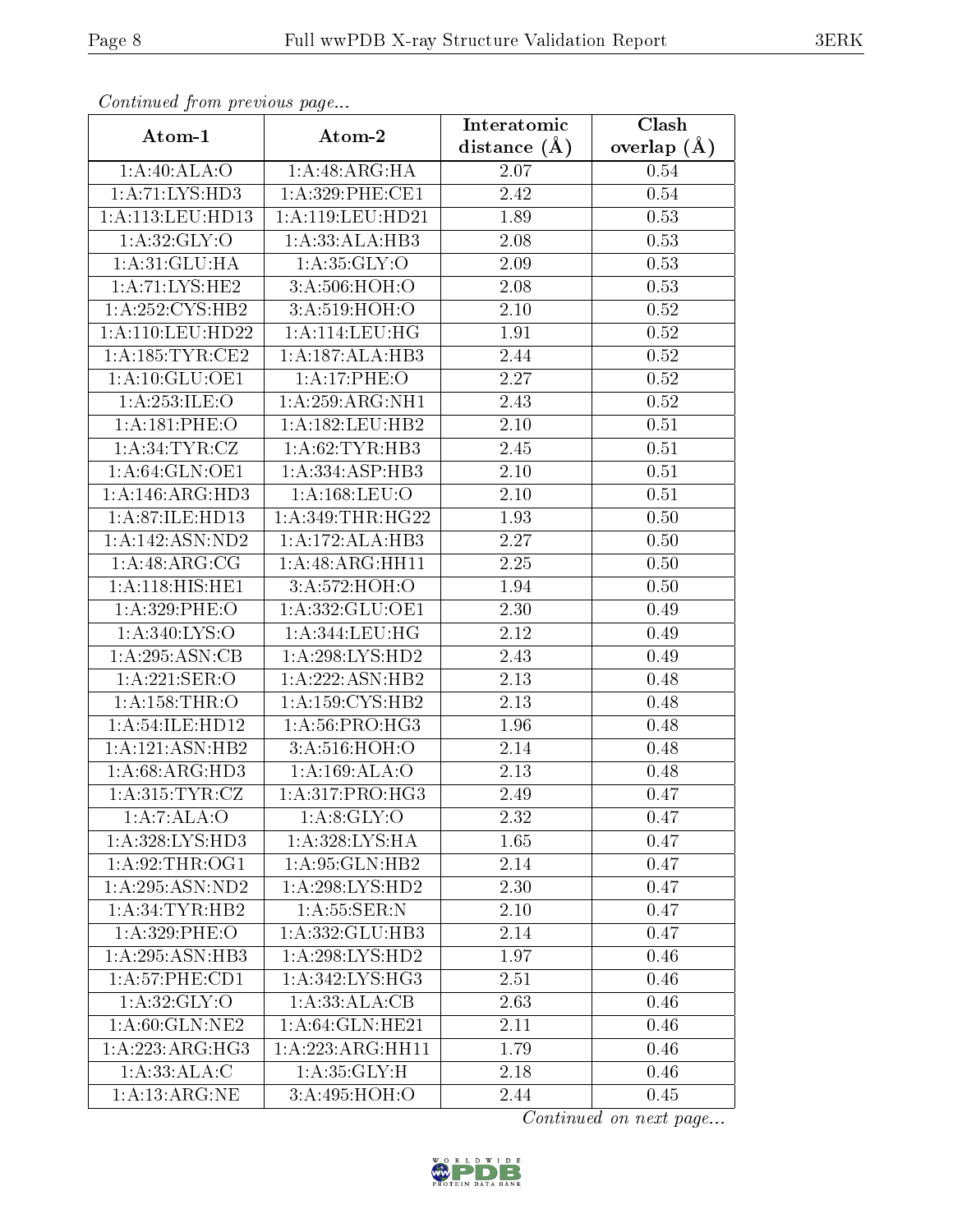| Continuea from previous page   |                     | Interatomic    | Clash           |
|--------------------------------|---------------------|----------------|-----------------|
| Atom-1                         | Atom-2              | distance $(A)$ | overlap $(\AA)$ |
| 1: A:86:ASP:HA                 | 1: A: 352: PHE: CD1 | 2.51           | 0.45            |
| 1: A:144:LEU:HD22              | 1: A:205:LYS:HA     | 1.98           | 0.45            |
| 1:A:254:ILE:O                  | 1: A:256:LEU:N      | 2.50           | $0.45\,$        |
| 1: A:69: GLU: HG3              | 1: A: 73: LEU: HD22 | 1.98           | 0.45            |
| 1:A:33:ALA:O                   | 1: A:35: GLY:N      | 2.44           | 0.45            |
| 1: A: 199: ASN: C              | 1:A:199:ASN:ND2     | 2.70           | 0.45            |
| 1:A:254:ILE:HA                 | 1:A:254:ILE:HD12    | 1.84           | 0.45            |
| 1: A:64: GLN:HE22              | 1:A:334:ASP:CB      | 2.28           | 0.44            |
| 1: A:331:MET:O                 | 1: A: 331: MET: HE2 | 2.18           | 0.44            |
| 1:A:279:ASN:N                  | 1:A:279:ASN:ND2     | 2.62           | 0.44            |
| 1: A:33:ALA:C                  | 1: A:35: GLY:N      | 2.71           | 0.43            |
| 1:A:151:SER:O                  | 2:A:800:SB4:H21     | 2.18           | 0.43            |
| 1: A:60: GLN: HE22             | 1: A:64: GLN:HE21   | 1.62           | 0.43            |
| 1: A:54: ILE: H <sub>D12</sub> | 1: A:56: PRO:HD3    | 2.01           | 0.43            |
| 1: A:108:THR:OG1               | 1:A:112:LYS:HE2     | 2.19           | 0.43            |
| 1: A: 121: ASN: ND2            | 1: A:310: TYR: OH   | 2.51           | 0.43            |
| 1: A:223:ARG:CG                | 1:A:223:ARG:HH11    | 2.31           | 0.43            |
| 1: A:144:LEU:CD2               | 1: A:205:LYS:HA     | 2.48           | 0.43            |
| 1: A:39: SER:O                 | 1:A:48:ARG:NH2      | 2.52           | 0.43            |
| 1:A:253:ILE:O                  | 1: A:259: ARG: CZ   | 2.67           | 0.43            |
| 1:A:201:LYS:HD3                | 1: A:203:TYR:CE2    | 2.54           | 0.42            |
| 1: A:331:MET:O                 | 1: A: 331: MET:CE   | 2.67           | 0.42            |
| 1: A:15: GLN:HB3               | 1: A:36:MET:HE1     | 2.01           | 0.42            |
| 1: A:181:PHE:HB2               | 1: A: 255: ASN: OD1 | 2.18           | 0.42            |
| 1:A:23:TYR:HA                  | 1: A: 41: TYR: O    | 2.19           | 0.42            |
| $1:$ A:115:LYS:O               | 1: A:115: LYS: HG3  | 2.19           | 0.42            |
| 1:A:74:LEU:HD13                | 1: A: 351: ARG: NH2 | 2.34           | 0.42            |
| 1: A:39: SER:OG                | 1:A:48:ARG:NH2      | 2.53           | 0.42            |
| 1: A:331:MET:HE3               | 1: A: 331: MET: HB2 | 1.85           | 0.42            |
| 1:A:332:GLU:O                  | 1:A:333:LEU:CB      | 2.67           | 0.42            |
| 1:A:112:LYS:HB2                | 1:A:112:LYS:HE2     | 1.88           | 0.42            |
| $1:A:21:P\overline{RO:HG2}$    | 1: A:22: ARG:H      | 1.85           | 0.42            |
| 1:A:332:GLU:HG2                | 1:A:332:GLU:O       | 2.19           | 0.42            |
| 1: A:45: ASN:O                 | 1: A:47: VAL:HG13   | 2.20           | 0.42            |
| 1: A:254: ILE: O               | 1:A:255:ASN:C       | 2.59           | 0.41            |
| $1:A:19:\overline{VAL:HG21}$   | 1: A:26:LEU:HD21    | 2.02           | 0.41            |
| 1:A:12:VAL:HG11                | 1: A:38:CYS:SG      | 2.61           | 0.41            |
| 1: A: 190: TRP: CZ3            | 1:A:224:PRO:HG3     | 2.55           | 0.41            |
| 1:A:42:ASP:C                   | 1: A:42: ASP:OD1    | 2.59           | 0.41            |
| 1: A: 73: LEU: HD12            | 1:A:73:LEU:HA       | 1.82           | 0.41            |
| 1: A:20: GLY:HA3               | 1:A:21:PRO:HD2      | 1.93           | 0.41            |

Continued from previous page.

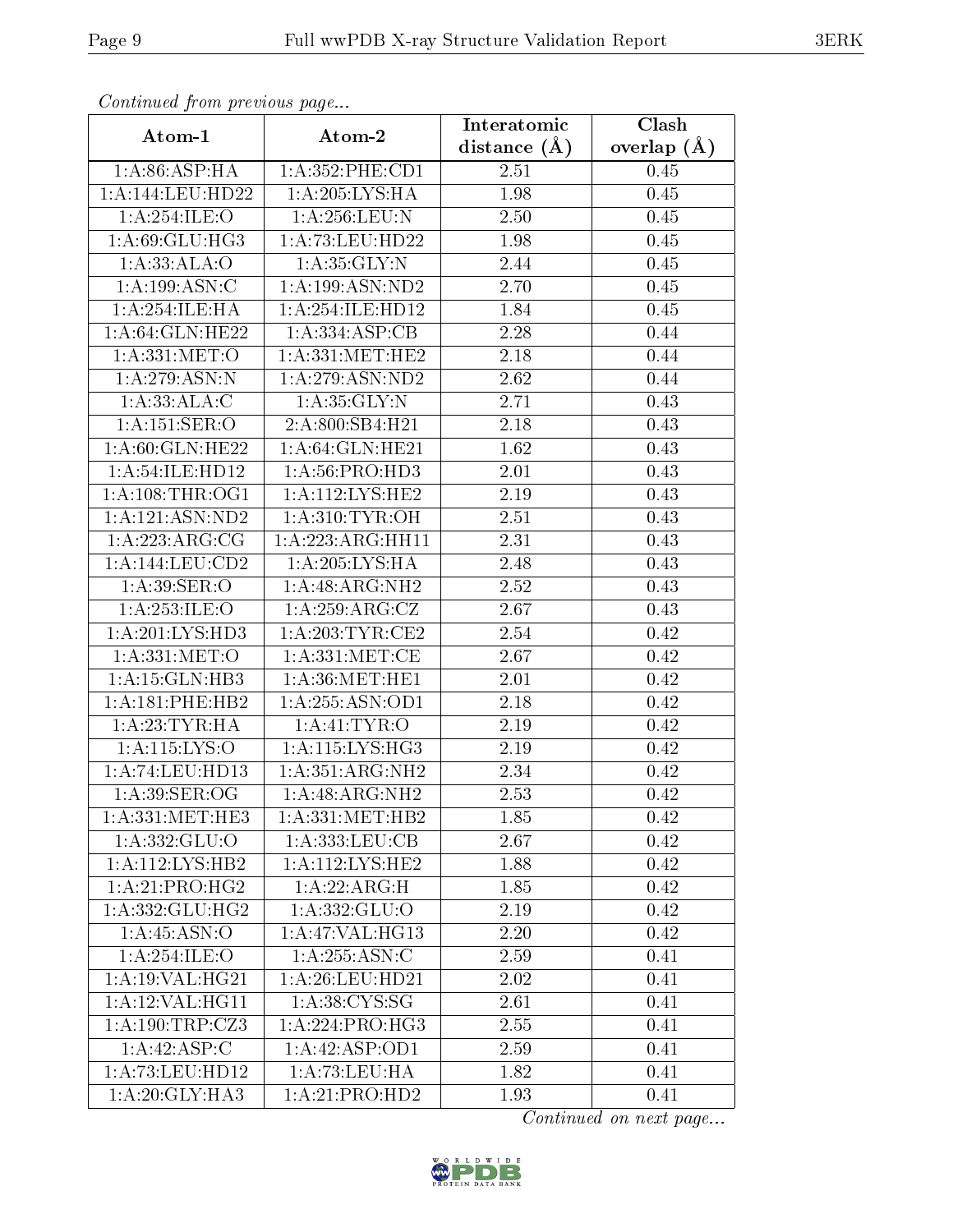| Atom-1              | $\boldsymbol{\mathrm{Atom}\text{-}2}$ | Interatomic<br>distance $(A)$ | Clash<br>overlap<br>(A) |  |
|---------------------|---------------------------------------|-------------------------------|-------------------------|--|
| 1: A:241: ILE: HG12 | 1: A:276:LEU:HD11                     | 2.02                          | 0.40                    |  |
| 1: A:154:LEU:HD21   | 2: A:800: SB4: H11                    | 2.03                          | 0.40                    |  |
| 1:A:140:SER:HB2     | 1: A:322: ILE:HB                      | 2.03                          | 0.40                    |  |
| 1: A: 332: GLU:O    | 1: A: 333: LEU: HB2                   | 2.21                          | 0.40                    |  |
| 1: A:78: HIS: HE1   | 3: A:404: HOH:O                       | 2.04                          |                         |  |

Continued from previous page...

There are no symmetry-related clashes.

#### 5.3 Torsion angles  $(i)$

#### 5.3.1 Protein backbone  $(i)$

In the following table, the Percentiles column shows the percent Ramachandran outliers of the chain as a percentile score with respect to all X-ray entries followed by that with respect to entries of similar resolution.

The Analysed column shows the number of residues for which the backbone conformation was analysed, and the total number of residues.

| $\boxed{\text{Mol}}$ Chain | Analysed                                           |  | <b>Favoured Allowed Outliers Percentiles</b> |  |
|----------------------------|----------------------------------------------------|--|----------------------------------------------|--|
|                            | $348/364$ (96\%)   310 (89\%)   29 (8\%)   9 (3\%) |  | $\boxed{5}$ $\boxed{2}$                      |  |

All (9) Ramachandran outliers are listed below:

| Mol | Chain | Res | Type       |
|-----|-------|-----|------------|
| 1   | А     |     | ALA        |
|     | А     | 33  | ALA        |
|     | А     | 8   | <b>GLY</b> |
| 1   | А     | 333 | <b>LEU</b> |
| 1   | А     | 20  | GLY        |
| 1   | А     | 231 | <b>TYR</b> |
|     | А     | 26  | LEU        |
|     |       | 21  | PRO        |
|     |       | 19  | V A L      |

#### 5.3.2 Protein sidechains  $(i)$

In the following table, the Percentiles column shows the percent sidechain outliers of the chain as a percentile score with respect to all X-ray entries followed by that with respect to entries of similar resolution.

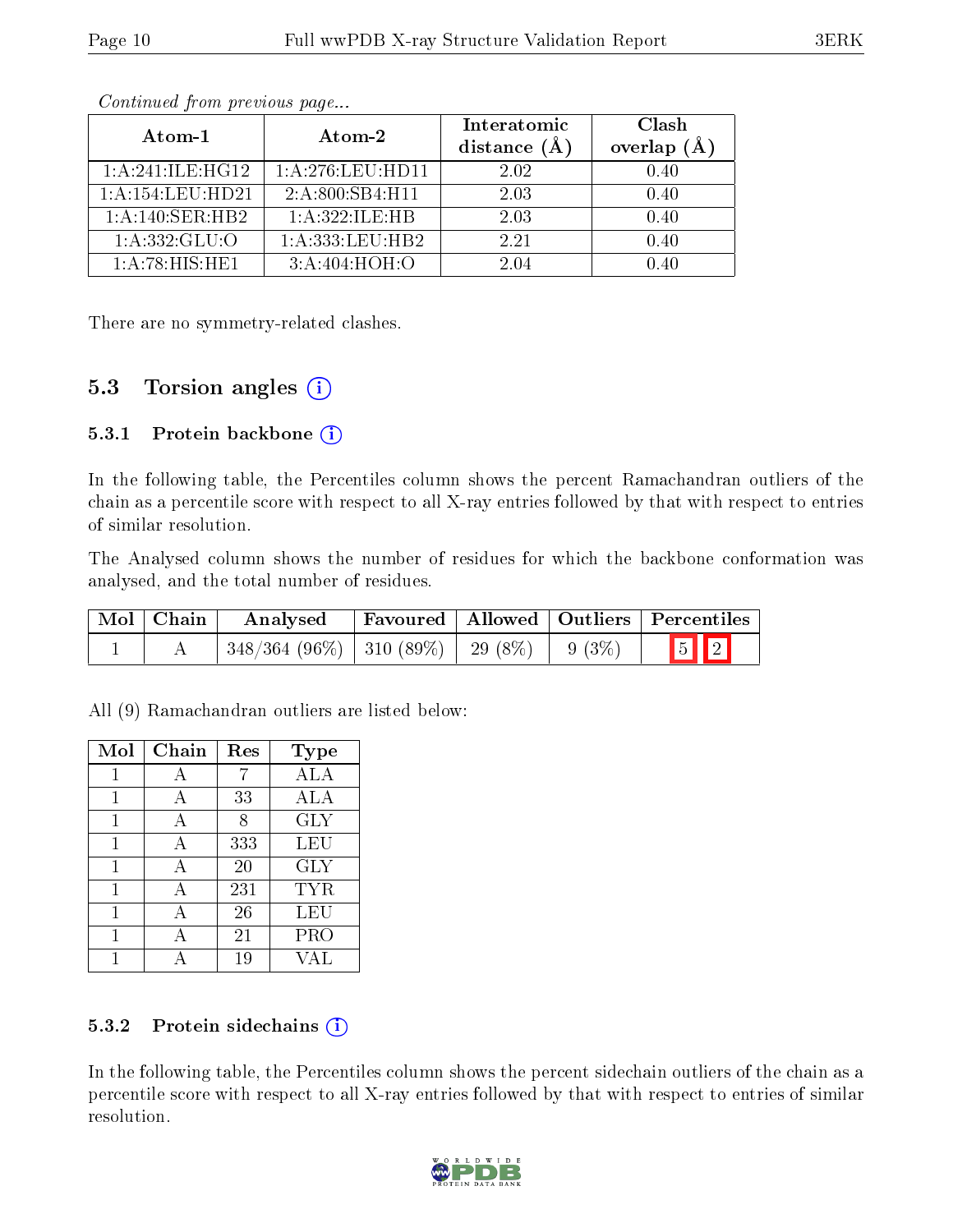The Analysed column shows the number of residues for which the sidechain conformation was analysed, and the total number of residues.

| Mol   Chain | Rotameric   Outliers   Percentiles<br>Analysed |                      |     |  |
|-------------|------------------------------------------------|----------------------|-----|--|
|             | 314/324(97%)                                   | 268 (85%)   46 (15%) | 311 |  |

All (46) residues with a non-rotameric sidechain are listed below:

| Mol            | Chain                                                                   | Type<br>Res      |                           |
|----------------|-------------------------------------------------------------------------|------------------|---------------------------|
| $\mathbf{1}$   | $\overline{A}$                                                          | 10               | GLU                       |
| $\overline{1}$ | $\overline{A}$                                                          | $\overline{13}$  | $\overline{\rm{ARG}}$     |
| $\overline{1}$ | $\overline{A}$                                                          | $\overline{25}$  | <b>ASN</b>                |
| $\overline{1}$ | $\overline{A}$                                                          | 46               | $\overline{\text{LYS}}$   |
| $\overline{1}$ | $\overline{A}$                                                          | 48               | $\overline{\rm{ARG}}$     |
| $\overline{1}$ | $\frac{\overline{A}}{\overline{A}}$                                     | $\overline{51}$  | <b>ILE</b>                |
| $\overline{1}$ |                                                                         | $\overline{55}$  | $\overline{\text{SER}}$   |
| $\overline{1}$ | $\overline{A}$                                                          | $6\overline{1}$  | THR                       |
| $\overline{1}$ | $\overline{A}$                                                          | $\overline{62}$  | <b>TYR</b>                |
| $\mathbf{1}$   |                                                                         | 65               | $\overline{\rm{ARG}}$     |
| $\mathbf{1}$   |                                                                         | $\overline{67}$  | LEU                       |
| $\overline{1}$ | $\frac{\overline{A}}{\overline{A}}$ $\frac{\overline{A}}{\overline{A}}$ | $\overline{71}$  | $\overline{\text{LYS}}$   |
| $\overline{1}$ |                                                                         | $\overline{73}$  | LEU                       |
| $\overline{1}$ |                                                                         | $\overline{89}$  | $\overline{\rm ARG}$      |
| $\mathbf{1}$   |                                                                         | 110              | LEU                       |
| $\mathbf 1$    | $\frac{\overline{A}}{\overline{A}}$ $\frac{\overline{A}}{\overline{A}}$ | $\overline{113}$ | LEU                       |
| $\overline{1}$ |                                                                         | 118              | $\overline{HIS}$          |
| $\overline{1}$ |                                                                         | $\overline{158}$ | <b>THR</b>                |
| $\overline{1}$ | $\frac{\overline{A}}{\overline{A}}$ $\frac{\overline{A}}{\overline{A}}$ | 186              | <b>VAL</b>                |
| $\mathbf{1}$   |                                                                         | 198              | LEU                       |
| $\overline{1}$ |                                                                         | 199              | $\overline{\mathrm{ASN}}$ |
| $\overline{1}$ | $\overline{A}$                                                          | 207              | <b>ILE</b>                |
| $\overline{1}$ | $\overline{A}$                                                          | $\overline{216}$ | LEU                       |
| $\overline{1}$ | $\overline{A}$                                                          | 223              | $\overline{\rm{ARG}}$     |
| $\overline{1}$ | $\overline{A}$                                                          | 252              | $\overline{\text{CYS}}$   |
| $\mathbf{1}$   | $\overline{A}$                                                          | 254              | <b>ILE</b>                |
| $\overline{1}$ | $\overline{A}$                                                          | $256\,$          | <b>LEU</b>                |
| $\overline{1}$ | $\overline{A}$                                                          | 259              | $\overline{\rm{ARG}}$     |
| $\mathbf{1}$   | $\overline{\rm A}$                                                      | 260              | <b>ASN</b>                |
| $\mathbf 1$    | A                                                                       | 262              | LEU                       |
| $\mathbf{1}$   | $\overline{A}$                                                          | 265              | LEU                       |
| $\mathbf 1$    | $\overline{A}$                                                          | 268              | $\overline{\text{LYS}}$   |
| $\overline{1}$ | $\overline{A}$                                                          | 269              | <b>ASN</b>                |
| $\mathbf 1$    | $\overline{A}$                                                          | 274              | <b>ASN</b>                |
| $\mathbf 1$    | $\overline{\rm A}$                                                      | 275              | $\rm{ARG}$                |

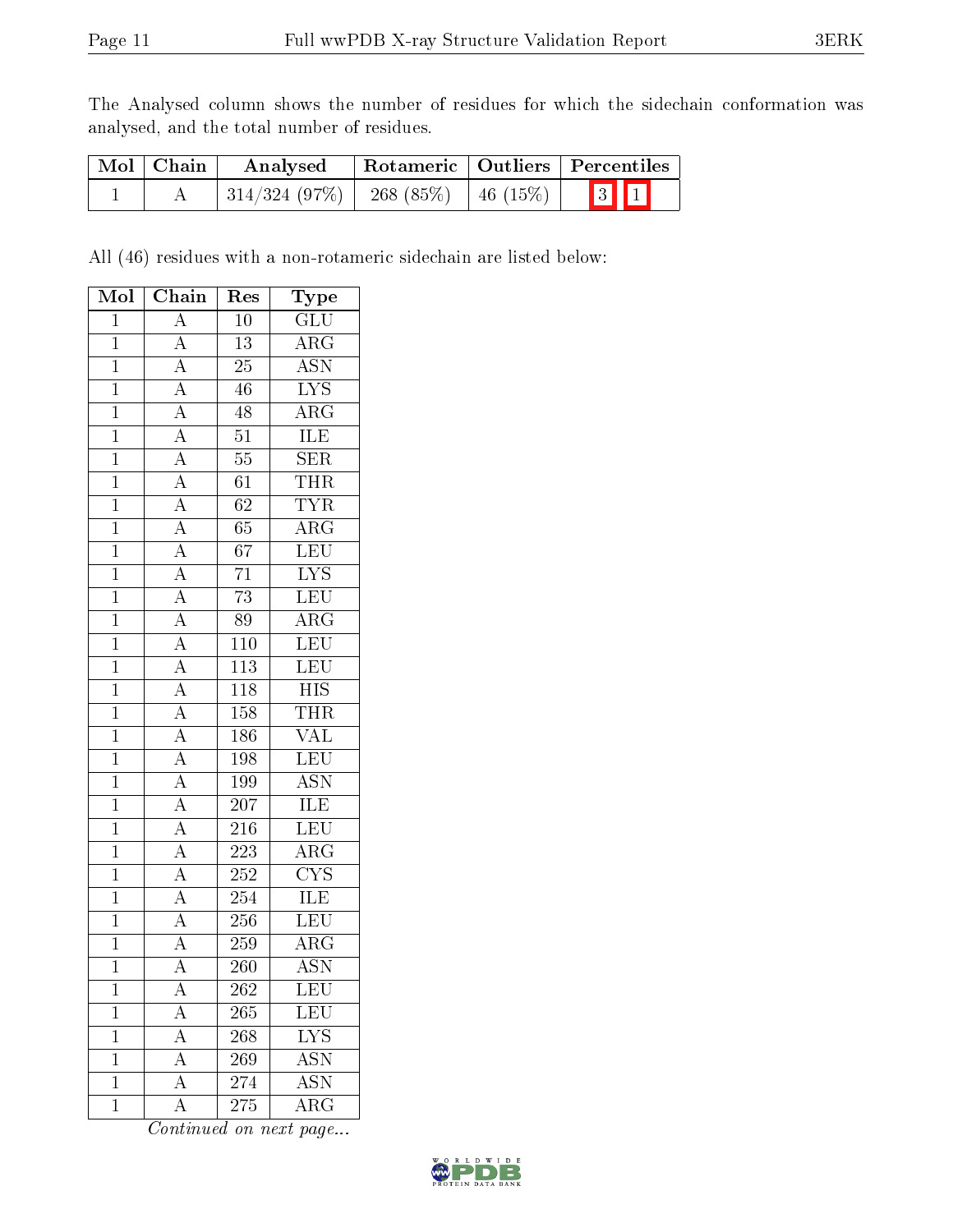| Mol          | Chain | Res | <b>Type</b> |
|--------------|-------|-----|-------------|
| 1            | Α     | 279 | <b>ASN</b>  |
| 1            | А     | 281 | ASP         |
| $\mathbf 1$  | А     | 282 | SER         |
| 1            | А     | 303 | GLU         |
| $\mathbf{1}$ | A     | 313 | <b>GLN</b>  |
| $\mathbf{1}$ | A     | 327 | PHE         |
| $\mathbf{1}$ | А     | 331 | MET         |
| $\mathbf{1}$ | А     | 332 | GLU         |
| $\mathbf{1}$ | А     | 334 | ASP         |
| 1            | А     | 336 | LEU         |
|              | А     | 351 | $\rm{ARG}$  |

Continued from previous page...

Some sidechains can be flipped to improve hydrogen bonding and reduce clashes. All (15) such sidechains are listed below:

| Mol            | Chain              | Res | Type              |
|----------------|--------------------|-----|-------------------|
| $\mathbf{1}$   | А                  | 25  | <b>ASN</b>        |
| $\mathbf 1$    | $\boldsymbol{A}$   | 59  | <b>HIS</b>        |
| $\overline{1}$ | $\overline{\rm A}$ | 64  | GLN               |
| $\mathbf{1}$   | $\overline{A}$     | 78  | <b>HIS</b>        |
| $\mathbf{1}$   | $\bf{A}$           | 121 | $\overline{A}$ SN |
| 1              | $\overline{A}$     | 142 | <b>ASN</b>        |
| $\mathbf{1}$   | $\bf{A}$           | 152 | ASN               |
| $\mathbf 1$    | $\overline{\rm A}$ | 176 | <b>HIS</b>        |
| 1              | $\overline{A}$     | 178 | HIS               |
| $\mathbf{1}$   | $\overline{\rm A}$ | 199 | <b>ASN</b>        |
| $\mathbf{1}$   | $\overline{A}$     | 260 | <b>ASN</b>        |
| $\mathbf{1}$   | $\overline{A}$     | 269 | <b>ASN</b>        |
| $\overline{1}$ | $\boldsymbol{A}$   | 279 | <b>ASN</b>        |
| 1              | $\overline{A}$     | 304 | GLN               |
|                |                    | 313 | GLN               |

#### 5.3.3 RNA (1)

There are no RNA molecules in this entry.

### 5.4 Non-standard residues in protein, DNA, RNA chains (i)

There are no non-standard protein/DNA/RNA residues in this entry.

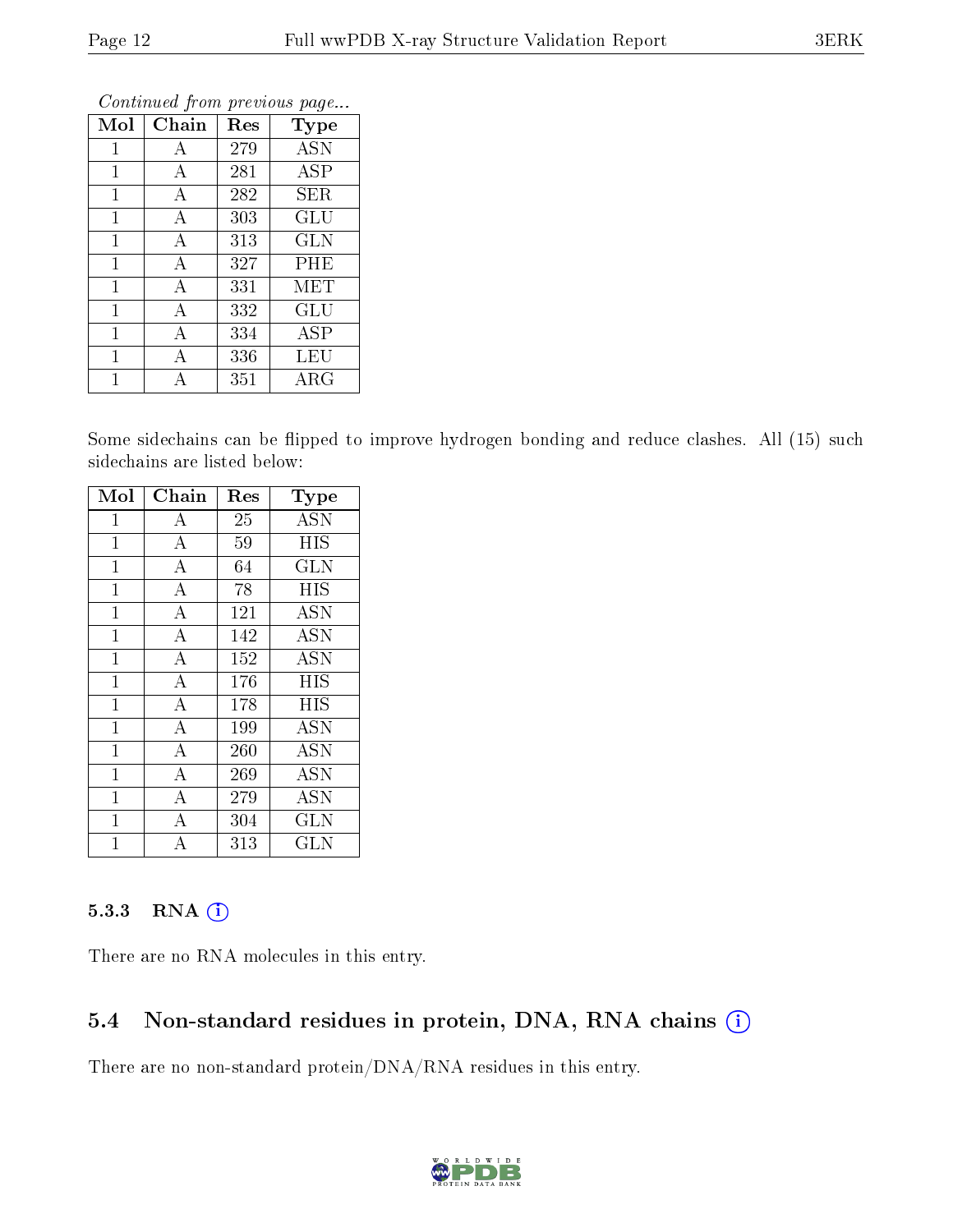#### 5.5 Carbohydrates (i)

There are no carbohydrates in this entry.

### 5.6 Ligand geometry  $(i)$

1 ligand is modelled in this entry.

In the following table, the Counts columns list the number of bonds (or angles) for which Mogul statistics could be retrieved, the number of bonds (or angles) that are observed in the model and the number of bonds (or angles) that are defined in the Chemical Component Dictionary. The Link column lists molecule types, if any, to which the group is linked. The Z score for a bond length (or angle) is the number of standard deviations the observed value is removed from the expected value. A bond length (or angle) with  $|Z| > 2$  is considered an outlier worth inspection. RMSZ is the root-mean-square of all Z scores of the bond lengths (or angles).

|                                                                   |     |        |            | Bond lengths |           |                 | Bond angles                                                                  |                            |
|-------------------------------------------------------------------|-----|--------|------------|--------------|-----------|-----------------|------------------------------------------------------------------------------|----------------------------|
| $\mid$ Mol $\mid$ Type $\mid$ Chain $\mid$ Res $\mid$ Link $\mid$ |     | Counts |            |              |           |                 | $\mid$ RMSZ $\mid \#  Z  > 2 \mid$ Counts $\mid$ RMSZ $\mid \#  Z  > 2 \mid$ |                            |
|                                                                   | SB4 | 800    | 24, 28, 28 | 1.90         | $7(29\%)$ | $^{+}$ 29,39,39 | 1.84                                                                         | $\mid$ $6 \ (20\%) \ \mid$ |

In the following table, the Chirals column lists the number of chiral outliers, the number of chiral centers analysed, the number of these observed in the model and the number defined in the Chemical Component Dictionary. Similar counts are reported in the Torsion and Rings columns. '-' means no outliers of that kind were identified.

|     |     |  | Mol   Type   Chain   Res   Link   Chirals   Torsions   Rings |  |
|-----|-----|--|--------------------------------------------------------------|--|
| SB4 | 800 |  | $\mid 0/5/20/20 \mid 0/4/4/4$                                |  |

All (7) bond length outliers are listed below:

| Mol            | Chain | Res | <b>Type</b>     | Atoms         | Z       | Observed $(A$ | $Ideal(\AA)$ |
|----------------|-------|-----|-----------------|---------------|---------|---------------|--------------|
| $\overline{2}$ | А     | 800 | SB4             | $CB6$ -CD4    | $-3.98$ | 1.44          | 1.49         |
| $\overline{2}$ | А     | 800 | SB <sub>4</sub> | $CC1-CC2$     | 3.21    | 1.46          | 1.38         |
| $\overline{2}$ | А     | 800 | SB4             | $CD5$ - $CD4$ | 2.76    | 1.50          | 1.43         |
| $\overline{2}$ | А     | 800 | SB4             | $CC1-CC6$     | 2.65    | 1.43          | 1.38         |
| $\overline{2}$ | А     | 800 | SB4             | $CB2-CB3$     | 2.33    | 1.41          | 1.37         |
| $\overline{2}$ | А     | 800 | SB4             | $CB5-CB6$     | 2.29    | 1.44          | 1.39         |
| $\overline{2}$ |       | 800 | SB4             | $CB1-CB6$     | 2.22    | 1.44          | 1.39         |

All (6) bond angle outliers are listed below:

| Mol | $\mathbf{\cdot}$ Chain $^+$ |     | $\mid$ Res $\mid$ Type | Atoms                             |      | $\Box$ Observed $({}^o)$ $\Box$ Ideal $({}^o)$ |        |
|-----|-----------------------------|-----|------------------------|-----------------------------------|------|------------------------------------------------|--------|
|     |                             | 800 | SB4                    | $^{\circ}$ CC2-NC3-CC4 $^{\circ}$ | 4.94 | 119.16                                         | 116.34 |
|     |                             | 800 | SB4                    | $^+$ CA4-CA5-CA6 $^-$             | 4.81 | 114.20                                         | 110.44 |

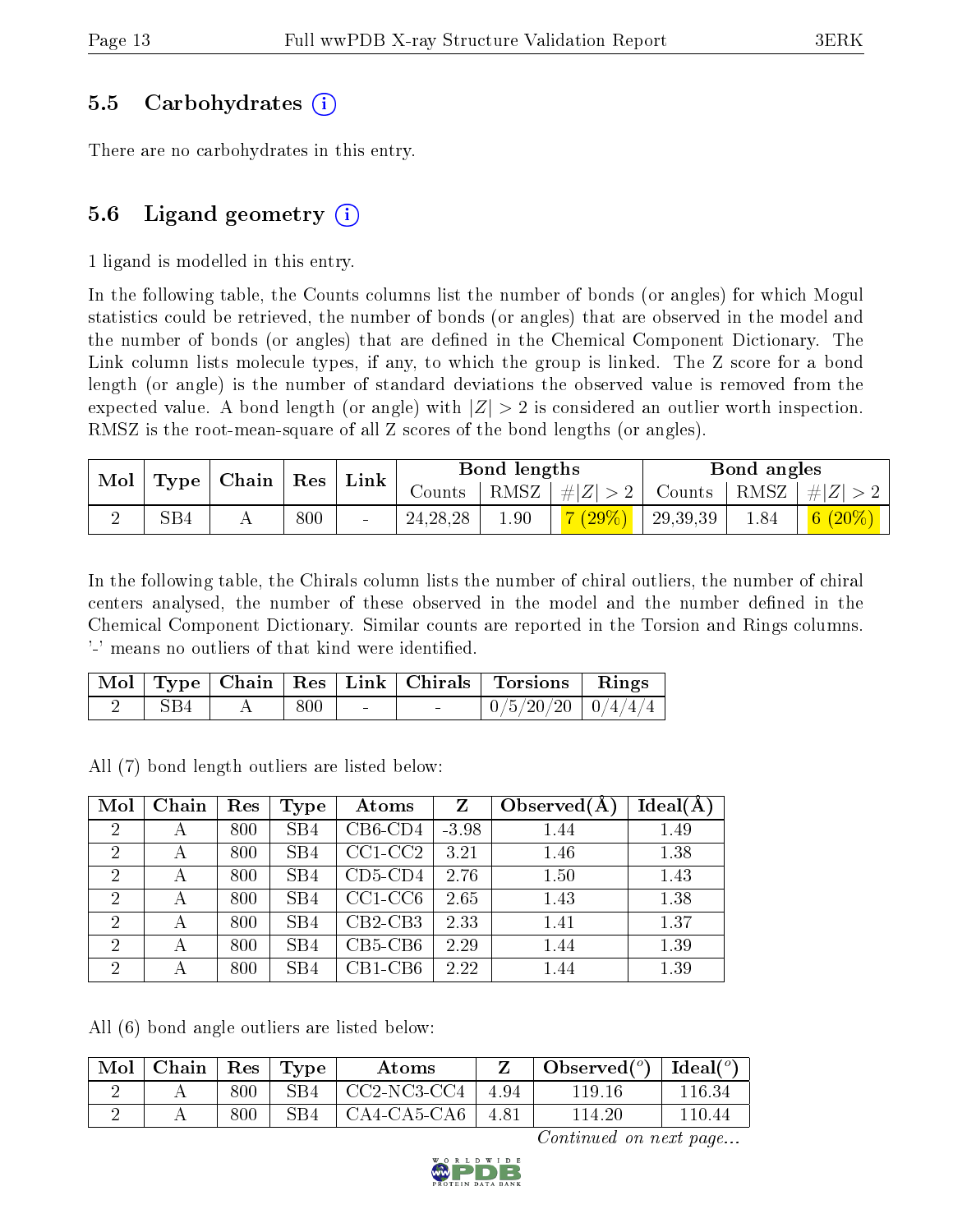| Mol | Chain | <b>Res</b> | Type            | Atoms         |         | $\phi$ Observed( $^o$ ) | Ideal(°) |
|-----|-------|------------|-----------------|---------------|---------|-------------------------|----------|
|     |       | 800        | SB <sub>4</sub> | $CD5-ND1-CA6$ | 327     | 133 20                  | 126.72   |
|     |       | 800        | SB4             | CA4-NA3-CA2   | 235     | 117 10                  | 110.34   |
|     |       | 800        | SB4             | $CD5-CC2-NC3$ | 2.23    | 119.44                  | 115.62   |
|     |       | 800        | SB4             | CC1-CC2-NC3   | $-2.18$ | 119 14                  | 121.97   |

Continued from previous page...

There are no chirality outliers.

There are no torsion outliers.

There are no ring outliers.

1 monomer is involved in 2 short contacts:

|  |           | Mol   Chain   Res   Type   Clashes   Symm-Clashes |
|--|-----------|---------------------------------------------------|
|  | 800 L SB4 |                                                   |

The following is a two-dimensional graphical depiction of Mogul quality analysis of bond lengths, bond angles, torsion angles, and ring geometry for all instances of the Ligand of Interest. In addition, ligands with molecular weight > 250 and outliers as shown on the validation Tables will also be included. For torsion angles, if less then 5% of the Mogul distribution of torsion angles is within 10 degrees of the torsion angle in question, then that torsion angle is considered an outlier. Any bond that is central to one or more torsion angles identified as an outlier by Mogul will be highlighted in the graph. For rings, the root-mean-square deviation (RMSD) between the ring in question and similar rings identified by Mogul is calculated over all ring torsion angles. If the average RMSD is greater than 60 degrees and the minimal RMSD between the ring in question and any Mogul-identied rings is also greater than 60 degrees, then that ring is considered an outlier. The outliers are highlighted in purple. The color gray indicates Mogul did not find sufficient equivalents in the CSD to analyse the geometry.

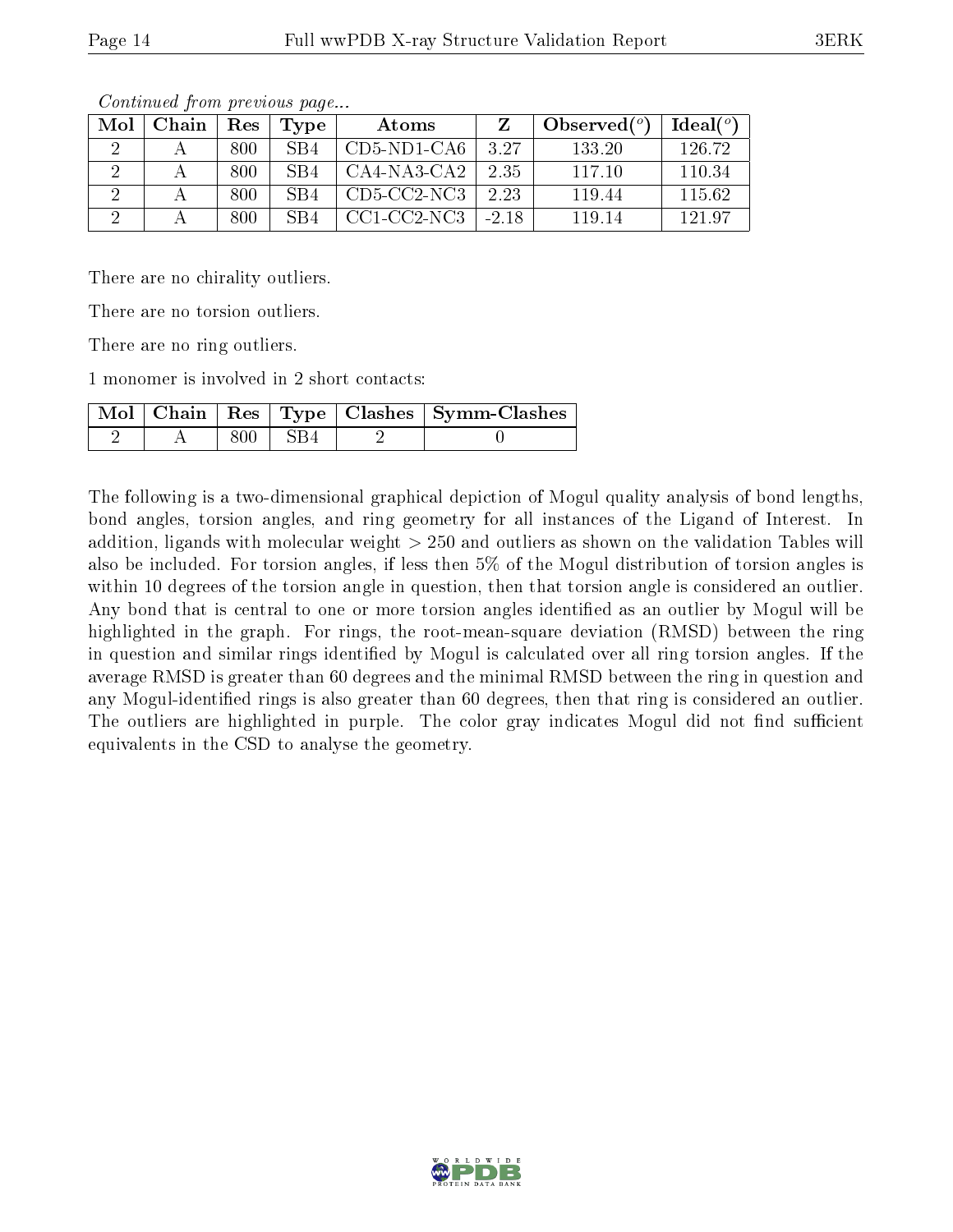

## 5.7 [O](https://www.wwpdb.org/validation/2017/XrayValidationReportHelp#nonstandard_residues_and_ligands)ther polymers (i)

There are no such residues in this entry.

## 5.8 Polymer linkage issues (i)

There are no chain breaks in this entry.